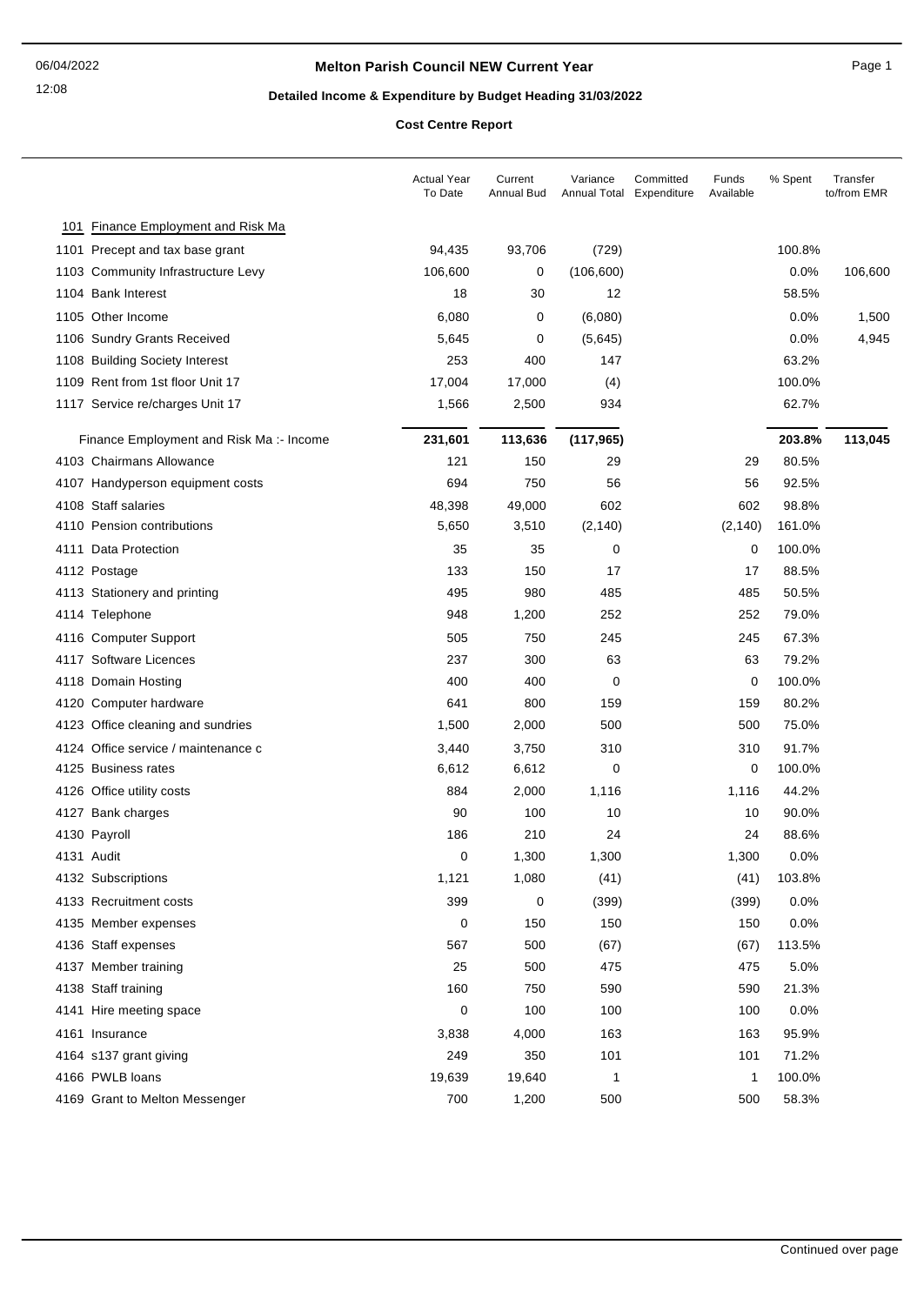12:08

#### **Melton Parish Council NEW Current Year** Page 2

## **Detailed Income & Expenditure by Budget Heading 31/03/2022**

**Cost Centre Report**

|      |                                                           | <b>Actual Year</b><br>To Date | Current<br>Annual Bud | Variance<br>Annual Total Expenditure | Committed | Funds<br>Available | % Spent | Transfer<br>to/from EMR |
|------|-----------------------------------------------------------|-------------------------------|-----------------------|--------------------------------------|-----------|--------------------|---------|-------------------------|
|      | 4170 Legal and Professional Costs                         | 4,580                         | 0                     | (4,580)                              |           | (4,580)            | 0.0%    |                         |
|      | 4171 General maintenance budget                           | 841                           | 1,000                 | 159                                  |           | 159                | 84.1%   |                         |
|      | Finance Employment and Risk Ma :- Indirect<br>Expenditure | 103,089                       | 103,267               | 178                                  | $\bf{0}$  | 178                | 99.8%   | 0                       |
|      | Net Income over Expenditure                               | 128,512                       | 10,369                | (118, 143)                           |           |                    |         |                         |
| 6001 | less Transfer to EMR                                      | 113,045                       |                       |                                      |           |                    |         |                         |
|      | <b>Movement to/(from) Gen Reserve</b>                     | 15,467                        |                       |                                      |           |                    |         |                         |
| 201  | Planning & Transport                                      |                               |                       |                                      |           |                    |         |                         |
|      | 4205 Neighbourhood Plan                                   | 62                            | 2,000                 | 1,938                                |           | 1,938              | 3.1%    |                         |
|      | 4208 Sizewell C                                           | 0                             | 122                   | 122                                  |           | 122                | 0.0%    |                         |
|      | 4210 Road safety improvements                             | 6,360                         | 0                     | (6, 360)                             |           | (6,360)            | 0.0%    | 6,360                   |
|      | 4212 Signage                                              | 3,205                         | 4,000                 | 795                                  |           | 795                | 80.1%   | 3,205                   |
|      | 4214 Circular Walks Leaflet                               | 248                           | 0                     | (248)                                |           | (248)              | 0.0%    |                         |
|      | Planning & Transport :- Indirect Expenditure              | 9,874                         | 6,122                 | (3, 752)                             | $\bf{0}$  | (3,752)            | 161.3%  | 9,565                   |
|      | <b>Net Expenditure</b>                                    | (9, 874)                      | (6, 122)              | 3,752                                |           |                    |         |                         |
| 6000 | plus Transfer from EMR                                    | 9,565                         |                       |                                      |           |                    |         |                         |
|      | <b>Movement to/(from) Gen Reserve</b>                     | (309)                         |                       |                                      |           |                    |         |                         |
| 301  | Recreation                                                |                               |                       |                                      |           |                    |         |                         |
|      | 1301 Sundry Income                                        | 6                             | 0                     | (6)                                  |           |                    | 0.0%    |                         |
|      | 1304 Hire of Football Pitches                             | 1,515                         | 1,440                 | (75)                                 |           |                    | 105.2%  |                         |
|      | 1305 Hire of Tennis Courts                                | 2,550                         | 2,500                 | (50)                                 |           |                    | 102.0%  |                         |
|      | 1306 Wayleave                                             | 5                             | 5                     | 0                                    |           |                    | 100.0%  |                         |
|      | Recreation :- Income                                      | 4,076                         | 3,945                 | (131)                                |           |                    | 103.3%  | 0                       |
|      | 4309 Greenspace mgmt contract                             | 4,094                         | 4,500                 | 406                                  |           | 406                | 91.0%   |                         |
|      | 4310 Greenspace additional works                          | 6,083                         | 4,000                 | (2,083)                              |           | (2,083)            | 152.1%  | 3,450                   |
|      | 4315 Pavilion - Electricity                               | 91                            | 250                   | 159                                  |           | 159                | 36.6%   |                         |
|      | 4316 Pavilion - Water                                     | 308                           | 200                   | (108)                                |           | (108)              | 153.9%  |                         |
|      | 4317 Pavilion project                                     | 21,141                        | 0                     | (21, 141)                            |           | (21, 141)          | 0.0%    | 21,141                  |
|      | 4327 Play area checks                                     | 170                           | 150                   | (20)                                 |           | (20)               | 113.3%  |                         |
|      | 4329 Security infrastructure                              | 935                           | 0                     | (935)                                |           | (935)              | 0.0%    | 245                     |
|      | 4330 Car Park Improvements                                | 46,424                        | 0                     | (46, 424)                            |           | (46, 424)          | 0.0%    | 46,424                  |
|      | 4338 Hall Farm Road SG                                    | 771                           | 0                     | (771)                                |           | (771)              | 0.0%    | 771                     |
|      | 4340 Ad hoc provision / events                            | 194                           | 300                   | 106                                  |           | 106                | 64.8%   |                         |
|      | 4355 Woodland                                             | 7,460                         | 5,000                 | (2,460)                              |           | (2,460)            | 149.2%  | 2,920                   |
| 4361 | Signage / Notice Boards                                   | 4,088                         | 2,000                 | (2,088)                              |           | (2,088)            | 204.4%  | 3,882                   |